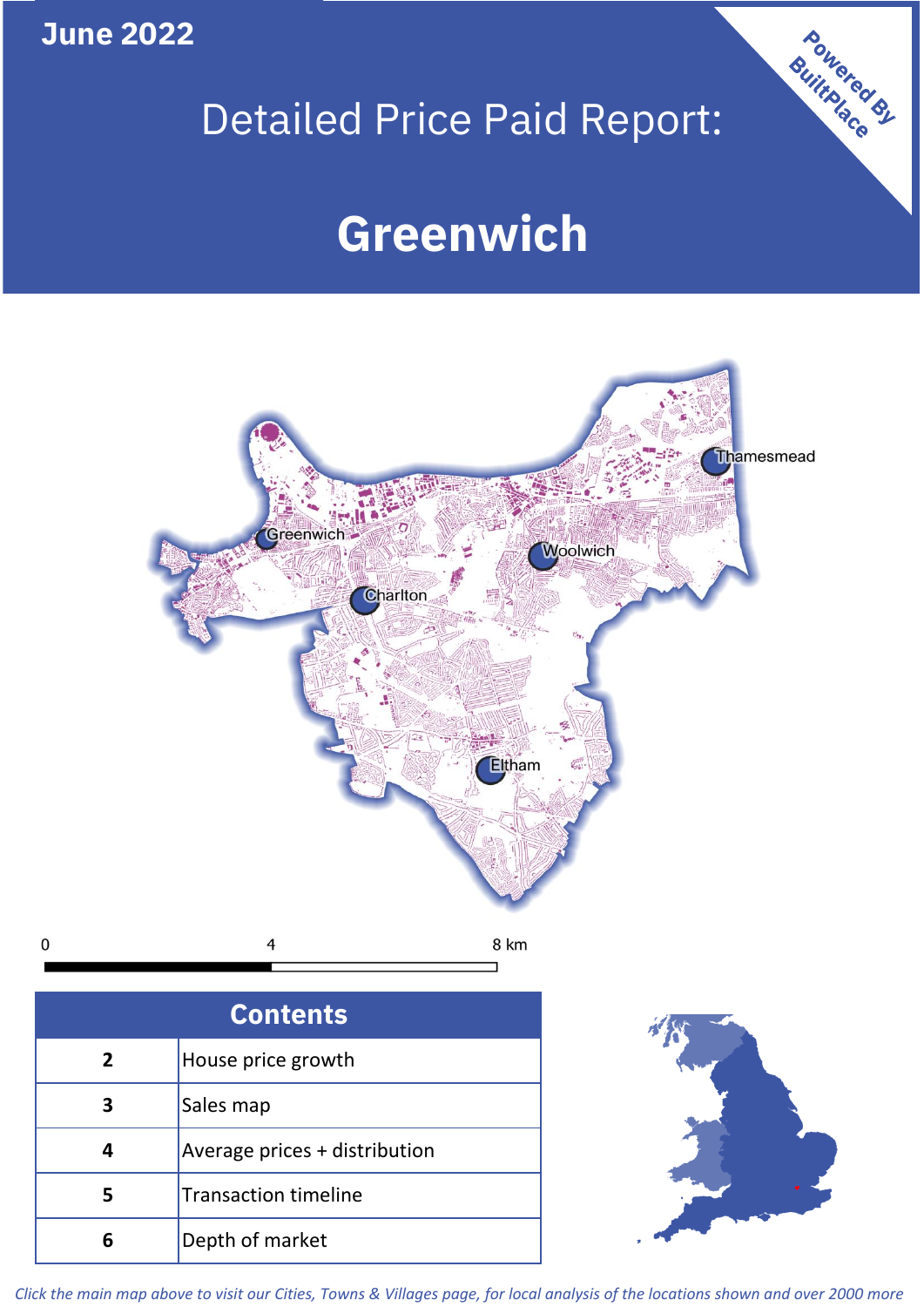### **Headline Data**

|                     | <b>Current level</b> | 3 month  | <b>Annual</b> | 5 year   | 10 year |
|---------------------|----------------------|----------|---------------|----------|---------|
| <b>House prices</b> | £434,433             | 4.4%     | 5.6%          | 12.8%    | 85.2%   |
| <b>Transactions</b> | 3,080                | $-13.0%$ | 13.4%         | $-16.4%$ | 16.1%   |

# **House Price Growth (April 2022 data)**

#### *Annual Change in House Prices*



House prices in Greenwich grew by 5.6% in the 12 months to April 2022 (based on 3-month smoothed data). By comparison national house prices grew by 10.7% and prices in London grew by 6.7% over the same period.

Greenwich house prices are now 79.2% above their previous peak in 2007, compared to +76.7% for London and +52.9% across England.



#### *Year-To-Date Change in House Prices, December to April*

Local prices have grown by 4.7% in 2022 so far, compared to growth of 0.9% over the same period last year.

#### *Source: OS OpenData; UK House Price Index (Contains HM Land Registry data © Crown copyright)*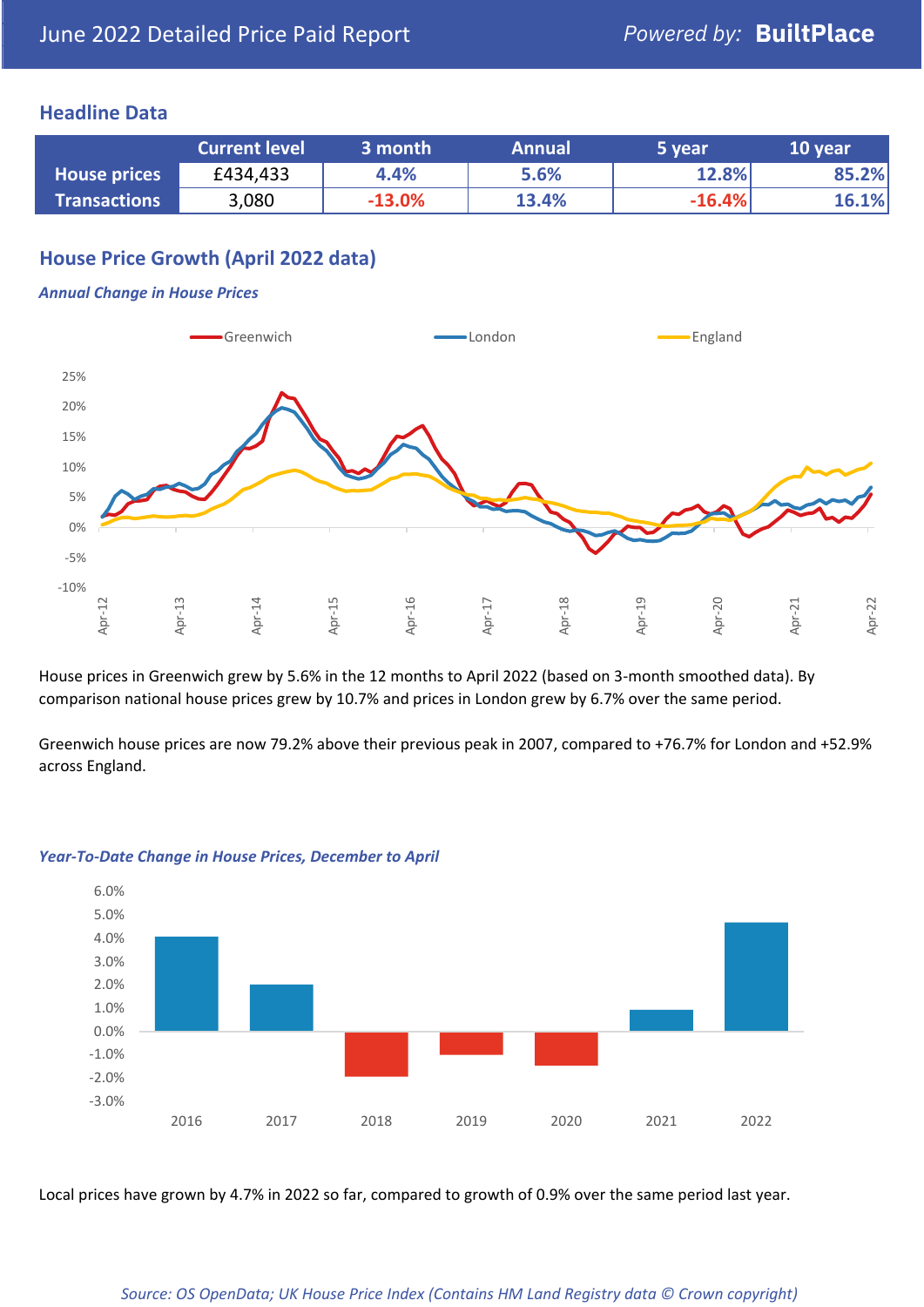# **House Price Map**

*12 months to April 2022*



*Each point is one postcode, coloured by the average value relative to all sales in this local authority (price bands are LA-specific quintiles).*

# **Map Key**

| Min      | Max      |                            |
|----------|----------|----------------------------|
| Up to    | £310,000 | 1st quintile / lowest 20%  |
| £310,000 | £395,000 | 2nd quintile               |
| £395,000 | £479,000 | 3rd quintile               |
| £479,000 | £632,000 | 4th quintile               |
| £632,000 | and over | 5th quintile / highest 20% |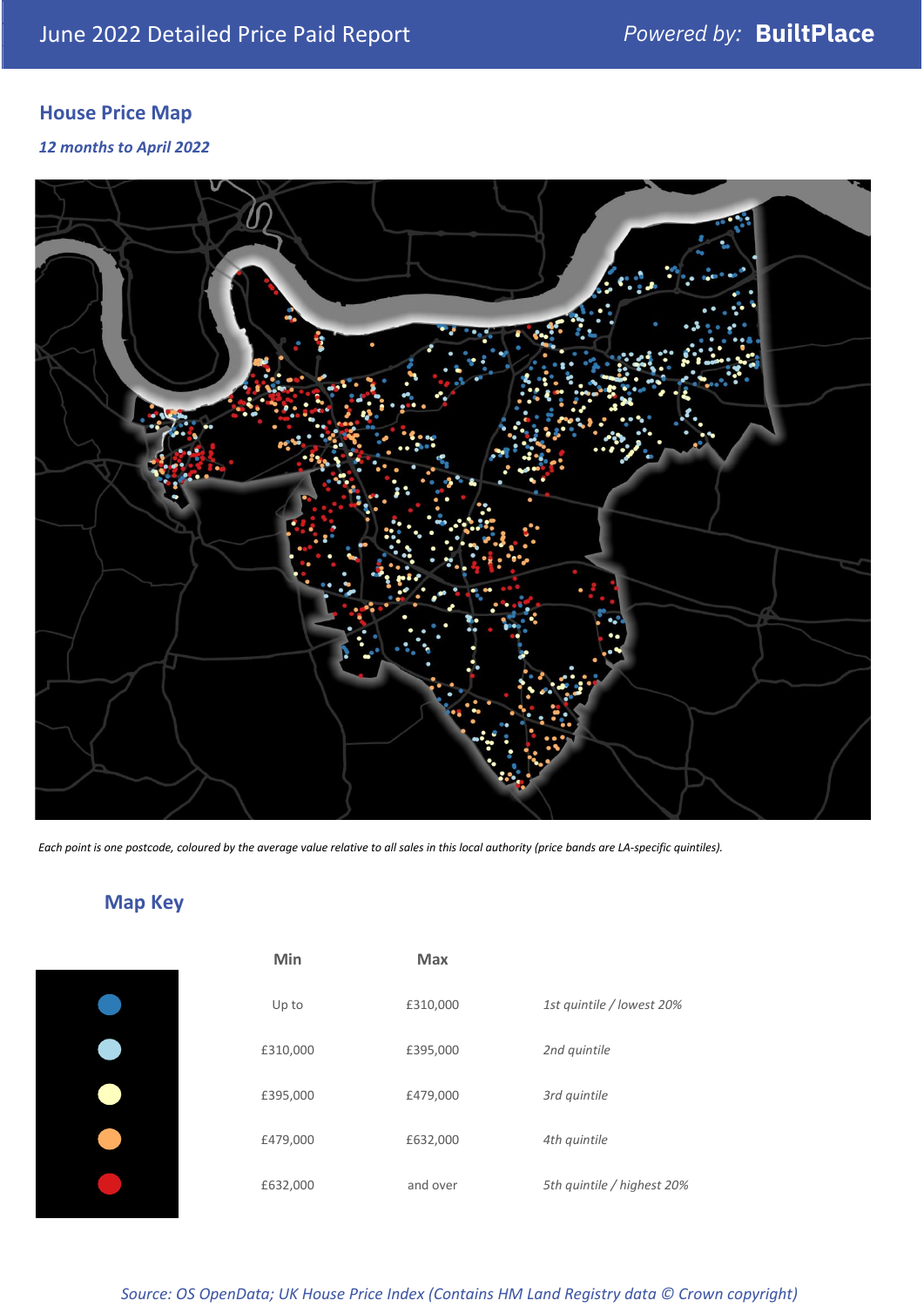# **Average House Price by Property Type**

#### *12 months to April 2022*



|                 | <b>New</b>           | <b>Second hand</b> |  |  |
|-----------------|----------------------|--------------------|--|--|
| <b>Flat</b>     | £617,846             | £362,054           |  |  |
| <b>Terraced</b> | No recorded<br>sales | £539,433           |  |  |
| Semi-detached   | No recorded<br>sales | £628,758           |  |  |
| <b>Detached</b> | No recorded<br>sales | £1,153,037         |  |  |

## **House Price Distribution by Year**

*All properties, by price band and calendar year (2020 = year to date)*

|                    | 1997 | 2002 | 2007 | 2012 | 2017 | 2019 | 2020 |
|--------------------|------|------|------|------|------|------|------|
| <b>Under £100k</b> | 79%  | 15%  | 1%   | 2%   | 0%   | 0%   | 0%   |
| £100-200k          | 17%  | 59%  | 38%  | 29%  | 5%   | 4%   | 4%   |
| £200-300k          | 3%   | 19%  | 39%  | 38%  | 14%  | 13%  | 15%  |
| £300-400k          | 1%   | 5%   | 14%  | 17%  | 28%  | 24%  | 24%  |
| £400-500k          | 0%   | 2%   | 4%   | 6%   | 22%  | 22%  | 18%  |
| <b>£500k-1m</b>    | 0%   | 1%   | 4%   | 7%   | 28%  | 33%  | 33%  |
| £1-2m              | 0%   | 0%   | 1%   | 1%   | 2%   | 3%   | 5%   |
| <b>Over £2m</b>    | 0%   | 0%   | 0%   | 0%   | 0%   | 0%   | 1%   |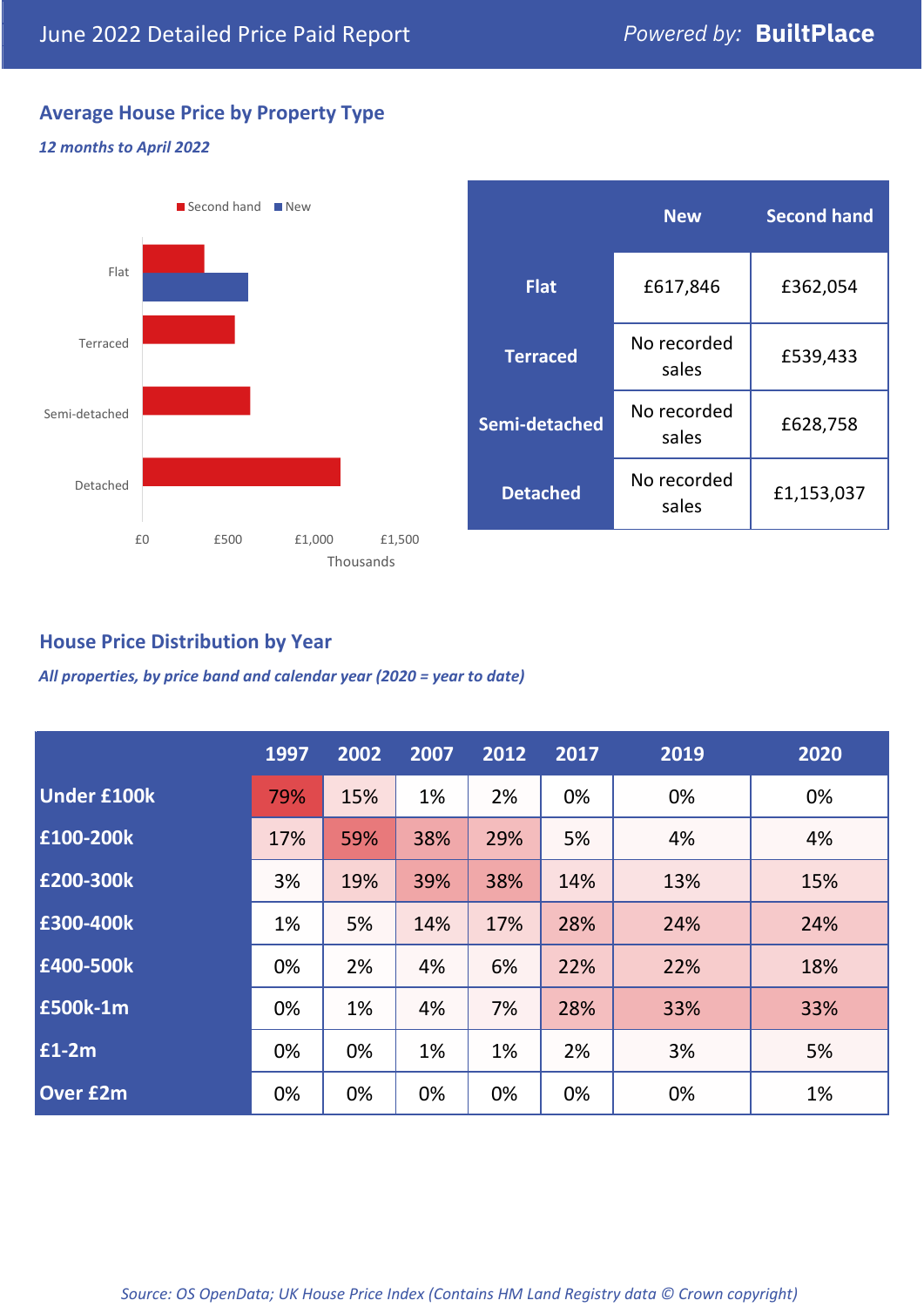# **Transactions (February 2022 data)**

*Annual Transactions, Indexed (2001-05 average = 100)*



There were 3,080 transactions in Greenwich during the 12 months to February 2022. This is 60% of the average from 2001-05 and suggests activity is significantly below pre-downturn levels.

Transactions in Greenwich have fallen by 33.4% since 2014, compared to changes of -21.3% for London and -7.7% for England.



#### *Cash and New Build Sales as % of Total, by Year*

*Note: The data on this page EXCLUDES transactions identified as transfers under a power of sale/repossessions, buy-to-lets (where they can be identified by a mortgage), and transfers to non-private individuals - i.e. it comprises only Land Registry 'A' data.*